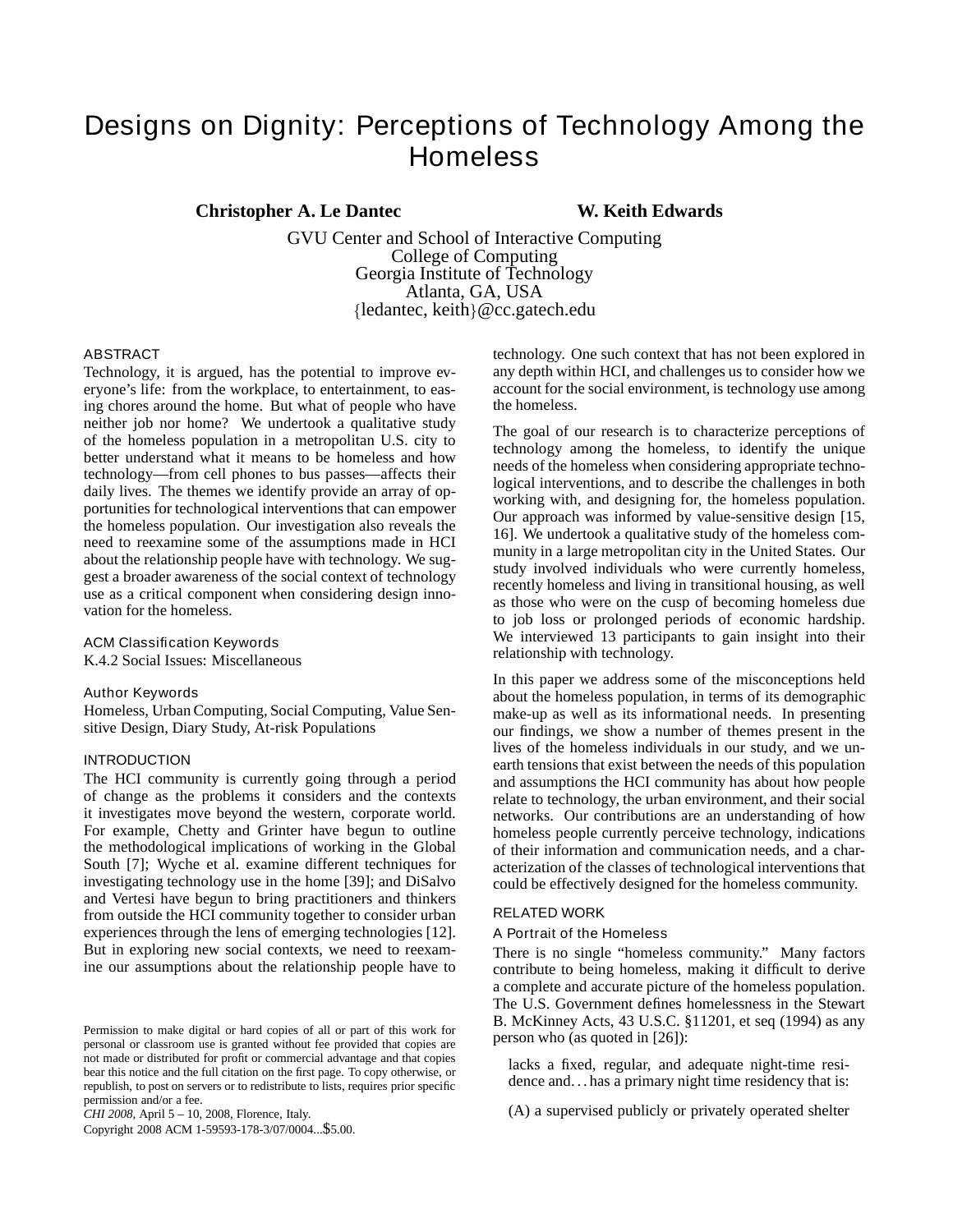designed to provide temporary living accommodations. . .

(B) an institution that provides a temporary residence for individuals intended to be institutionalized, or

(C) a public or private place not designed for, or ordinarily used as, a regular sleeping accommodation for human beings.

While the McKinney act definition of homelessness is clear, it remains difficult to derive a complete picture of the homeless population [37]. Homeless census activities focus on counting the number of individuals housed in emergency and long-term shelters, transitional housing, and low-rent, single-room hotels [38]. Ironically, the most visible and socially stigmatized members of the homeless community those who live outside the support of the social system—are also the most difficult to capture information about.

Through the 1980's, 1990's and early 2000's, despite periods of strong national economic growth, the homeless population in the U.S. either grew or remained steady [34]. At the same time this population was growing, it was also becoming more diverse; the makeup of the homeless community in the U.S. has evolved from being mostly single males from the laboring class to include an increasing number of women and families, the majority of which are headed by a singleparent female [3].

#### **Causes of Homelessness**

In contrast to the causes of single-male homelessness (such as addiction disorders and mental illness [34, 36]), homeless families are more likely driven to homelessness due to economic hardship [3]. They typically come from the "extremely poor" who live below 50% of the poverty line [37]. These homeless families face challenges in getting off the streets that are less pronounced or absent among the singlemale homeless population such as domestic violence, health problems, and managing care for young children [11].

Despite the variety of factors contributing to homelessness, poverty and the availability of low-income housing are the most critical factors shared by most of homeless population. In some urban areas the lack of affordable housing can preclude even the working poor from maintaining a residence; individuals have jobs and are "productive" members of society but are unable to secure housing [18].

Studies of homelessness in other industrialized countries show that a number of contributing factors to homelessness are consistent throughout the industrialized world. When comparing homeless and domiciled poor in Madrid, Muñoz et al. described traits common to both sides of the Atlantic: low education levels, high unemployment rates, and pervasive mental and physical health problems [27]. Likewise, in a study of the London homeless population, Radley et al. addressed the complex relationship homeless individuals have with their urban homes [31]. The multi-faceted causes of homelessness and the complex interaction with the urban environment described by these studies were all present in interactions with our participants.

# **Technology & The Homeless**

The factors that disadvantage developing nations are also present among the homeless population in industrialized nations and affect the relationship of this population with technology; lower levels of education and literacy restrict access to information, a lack of economic independence restricts access to computers and Internet resources, and limited access to training hinders uptake of digital technology when it is made available. These factors converge, leading to a situation of economic poverty along with what has been called *information poverty*—a dearth of access to useful information resources [6].

The social environment of the homeless population has also been attributed as a factor in information poverty. Snow and Anderson argue that the socialization that occurs on the streets does not provide access to the necessary resources to get off the streets [35]. Likewise, interviews with New York City homeless describe a transformation in which the social connections a homeless person has that would enable them to get off the street are gradually replaced with the social connections necessary to survive on the street [10]. In this regard, information poverty can be understood additionally as a social phenomenon that inhibits access to useful information resources.

Based on this view of information poverty, one might aim to provide design innovations—both social and technical that allow homeless persons access to the information that they are lacking. However, whether this claimed state of information poverty exists is debatable. Hersberger, for example, questions the assumption that individuals who are economically poor are also information poor [24]. She found that instead of perceiving themselves at an information disadvantage, "If anything, [those interviewed] felt they might be suffering from *information overload* due to the propensity of service providers to share information [about relevant social programs] with them" [24]. Hersberger questions "how valuable and useful an information-seeking tool the Internet would be in the everyday lives of homeless families" given they already feel overwhelmed by information received primarily through caseworkers and word-of-mouth communication [23, 24].

The implication in Hersberger's work is that it is not simply access to technology and information that determines integration with society. Information is reaching the homeless community in overwhelming volumes, yet social factors discourage acting on that information. The specific constraints placed on the homeless population put a higher premium on the larger context in which information is situated [1]. "Simply providing information on available jobs is not always enough. If public transportation does not stop near the place of work, then a list of jobs might be useless information" [26]. In another example, Hersberger notes that homeless people who attended a mandatory meeting on improving credit history were largely disengaged from the information because it addressed strategies for managing money and did not address their immediate problem of first finding a source of income [24]. Ultimately, these examples boil down to the importance of not merely the availability of information, but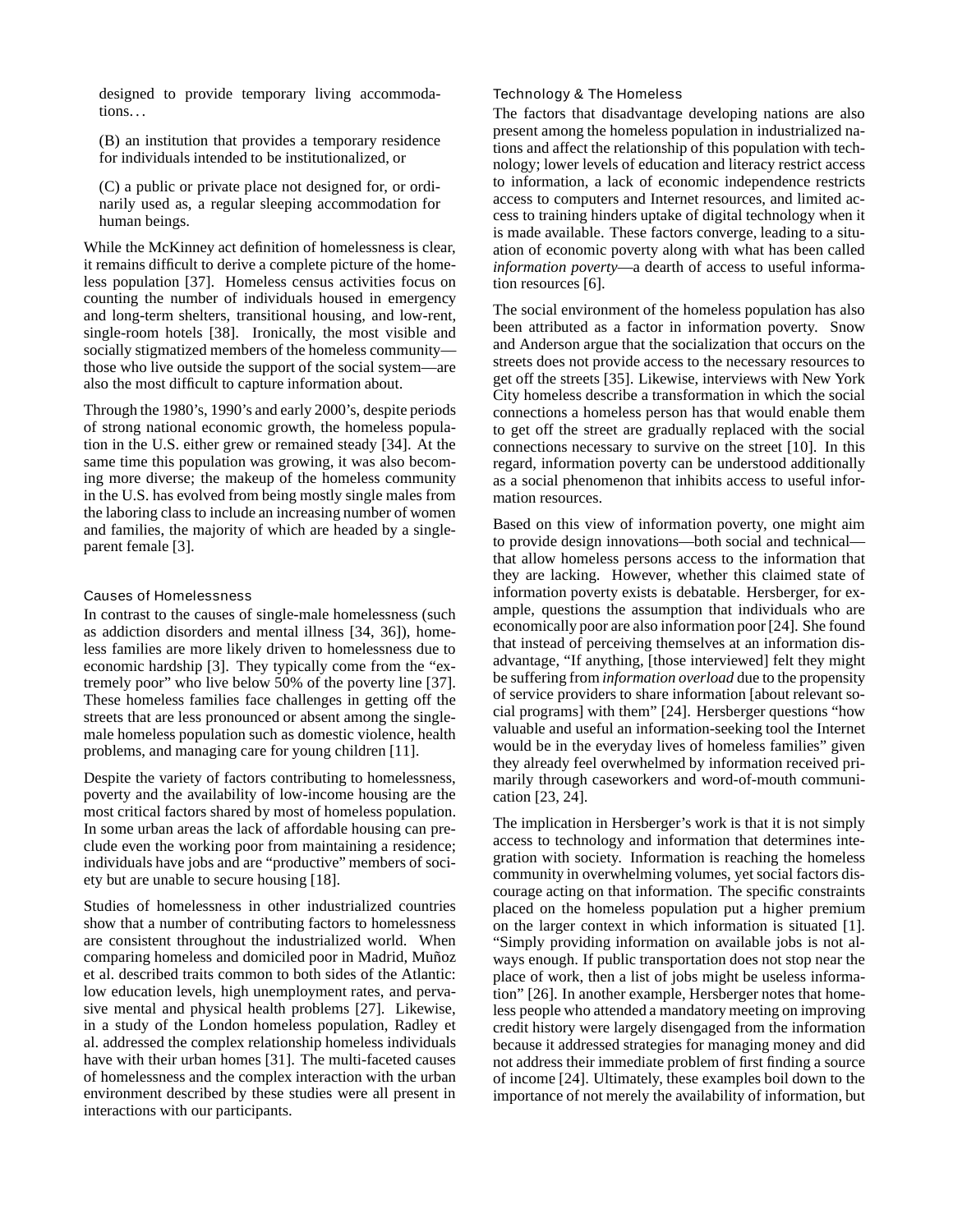ensuring that information is sensitive to the social context of those who receive it.

# **METHODOLOGY**

Working with the homeless population has pronounced risks and ethical considerations [13]. As we developed our plan for this study, our first thought was to immerse ourselves with the homeless population "in the wild"—in the parks and public spaces they inhabit during the day. It became quickly clear that this strategy would exacerbate the risks to both researcher and subject. Instead, we worked closely with two metropolitan outreach groups to develop our approach and mediate contact between ourselves and the homeless community.

We were acutely aware of the imbalance of power between ourselves and the homeless persons in our study. Mitigating the social and economic differences and the sense of authority that comes with being a "researcher" were important for establishing trust and negating any sense of coercion participants may have felt. We were also sensitive to the different threshold for what constitutes non-coercive remuneration for participating in the study. We provided participants a choice of a \$20 store gift card or a \$20 public transportation card. The choice and dollar amount were reviewed by caseworkers and deemed fair and appropriate.

After careful consideration, we decided to use a Photo-Elicitation Interview (PEI) [8, 9]. PEI studies are a form of diary study [33] where participants are provided with a camera and instructions to take photos of their choosing. This form of inquiry is similar to Cultural Probes, though the focus is on facilitating the interview process rather than design per se [17]. The benefits of the PEI method are that it disrupts power dynamics, enabling the participant to retain more control over the interview; it enables deeper reflection on the topic by providing more context and peripheral data; and it provides opportunities for the participant to defamiliarize themselves with familiar aspects of their lives [5, 9, 22]. This form of study has been used by other researchers outside the HCI context (such as Radley, et al's study of the London homeless population [31]) and was well suited to our study design.

Staff at the outreach centers introduced us to the community, providing us a chance to give an overview of the study goals, make ourselves available for questions, and generally become known to potential participants. By having staff introduce us, we were able to mitigate skepticism and be more effective in explaining our desire to learn more about the everyday needs and activities of the individuals we were recruiting for the study. We also relied on staff to help us identify individuals for whom participation in our study may not have been appropriate due to mental health issues. Participation in the study was on a volunteer basis and we were careful to overstate the independence of participating in our study and receiving services from the outreach center.

To gain access to a diverse cross section of the homeless community, we chose outreach centers that served different segments of the homeless population. The first center focused on providing life-assistance to prevent homelessness in the form of food, rent, and utility assistance programs. The clients we casually observed at the center were just as likely to be women, often accompanied by their children, as single men. They were part of the working poor and used the services as a way to augment short term needs. An important detail about the first center was that it structured its services such that clients could only return to request further aid once every 90 days. The second organization focused on helping homeless individuals dealing with drug and alcohol addiction, mental illness, and physical disability. Their programs were built around daily Narcotics and Alcoholics Anonymous (NA and AA) meetings. Daily lunch was also served to current clients and program alumni. The daily contact clients had with the second center became an important factor in the return rate for collecting cameras and conducting interviews.

# **Study Design and Analysis**

Our study was broken into three meetings that took place over a period of three weeks. All direct contact with study participants took place at one of the two outreach centers.

**Meeting 1:** In the first meeting we provided a disposable camera and asked the participant for their preference between the store gift card or public transportation voucher. We explained that they would receive the incentive at the beginning of the third, and final meeting. The camera we provided had a modified case that included instructions on camera use, suggestions on what to document with the camera and a reminder to return the camera after two weeks. The instructions for what to photograph read:

- *•* Take photos of places or situations where you needed help.
- *•* Take photos of of the things you use: telephones, buses, radios, televisions.
- *•* Take photos of your daily activities.
- There is no such thing as a bad photo. This is your life, your story.

We intentionally did not mention the word "technology" in the on-camera instructions. Instead, we briefly discussed different forms of technology during the first meeting. To encourage a broad understanding of technology, we told participants an apocryphal story about the impact on the working poor and homeless communities caused by a recent move from token-based public transportation to electronic-cardbased transportation. The point of this story was not to focus ire on a changing public service, but to introduce the many manifestations technology has in daily life. Beyond this brief explanation of technology, we intentionally left the photo task open ended to encourage self-reflection without the imposition of too many rules. Finally, we established that the camera was to be returned to the same outreach center where it was handed out.

**Meeting 2:** After two weeks, we returned to the outreach center and collected cameras from the participants. As we collected the cameras we scheduled interviews for the following week to be held at the outreach center.

**Meeting 3:** At the beginning of the final interview, we provided the gift card to the participant and asked them to re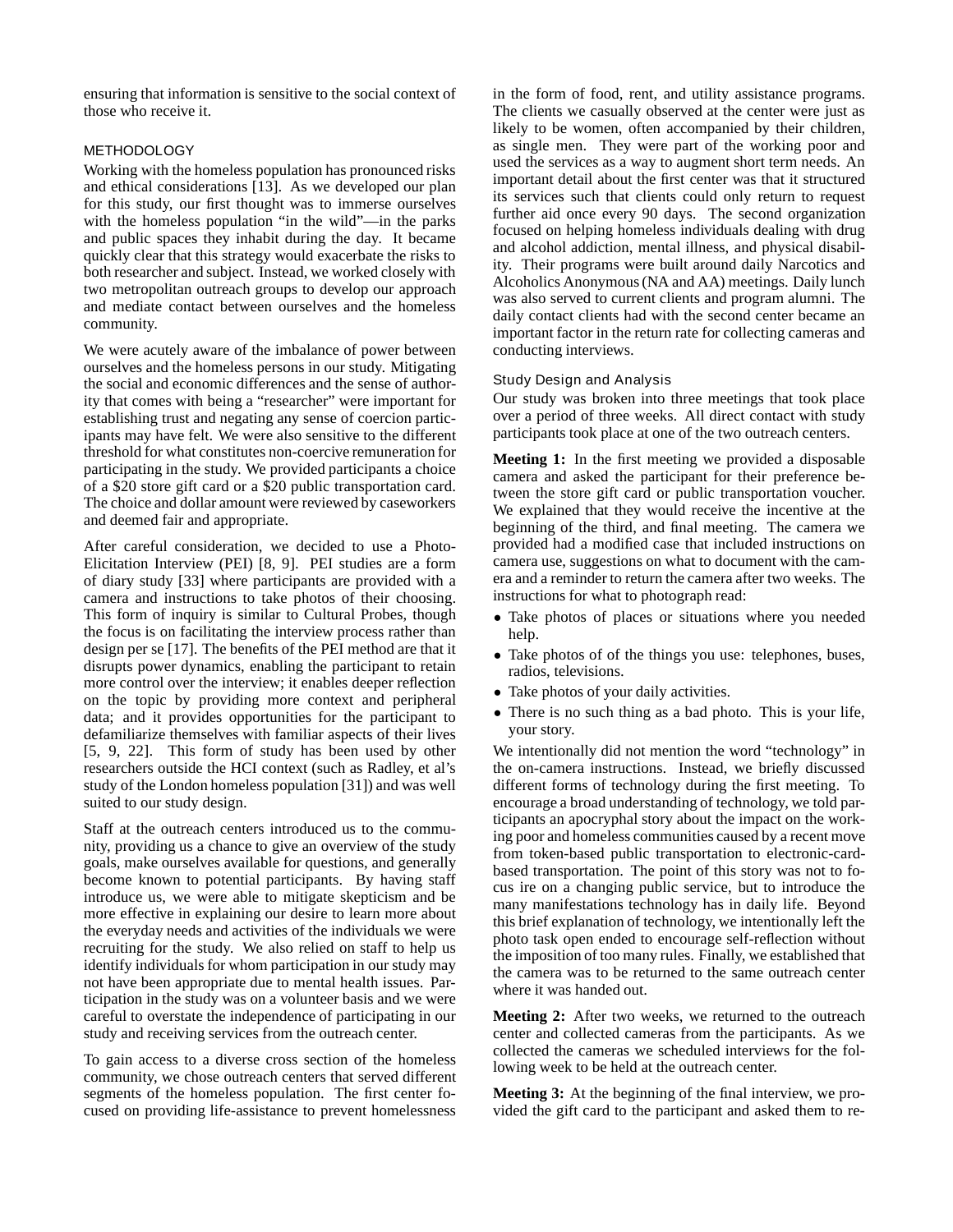spond to a basic demographic survey before we discussed the photographs. The decision to not seek any contact information and to delay collecting basic demographic information until the final meeting was specifically to provide an extended period for participants to opt-out of the study without feeling regret or distress in having signed up and given us their personal information.

The interviews we held were open ended and constructed around the events depicted in the participant's photos. We began each interview by letting the participant talk about their photos at their own pace. Participants were then asked to specifically talk about technology including the use of cell phones, computers and the internet, and transportation. We also asked all participants to describe their social networks by way of how they stayed in contact with friends and family, how they discovered different services such as shelters, addiction management, and job placement, and how they managed their daily schedules. We were careful to use information in the photos to frame how we posed these questions; in some cases questions were asked in response to specific photos while in others, questions were asked in the absence of photographic context (e.g. Why didn't you take a photo of  $x$ ?).

The themes that motivated the interview—technology use and perception, social networks, and information management—formed the basis for coding the transcripts. As the analysis progressed, we recognized new themes that emerged from the data though the focus remained on how technology informed various aspects of our participants' lives. Two researchers coded the data, and discussed the findings that emerged. The results we report here were those that consistently appeared across our participants, except in a few extraordinary cases which we are including to illustrate the diversity in the homeless demographic; we felt that these unique examples shed more light on the range of experiences.

## **Overview of the Participants**

In total we had 28 participants, 14 from each outreach center. Out of that total, 13 participants fully completed our protocol, meaning that 13 final interviews were held. The camera return rate between the two locations was vastly different. From the first center only one camera was returned, one week late and without contact details for us to follow-up. At the second center, all cameras were returned and interviews held with all but one participant.

As a result of not collecting demographic data prior to the interview, we did not have documented details about the individuals who did not return. Anecdotally, they were more often women and several had expressed that they were actively seeking employment.

Of the participants we interviewed, 11 were male and two female, all between the age of 46 and 55 years old. Ten of the participants identified as African-American and three as Caucasian. The level of education ranged from the 4th grade (about 9 years of age) to a two- or four-year college degree, with the center of the curve having completed high school or their GED (high school equivalency test). The average time spent living on the street was 36 months, with a high at 10 years and a low at six months. At the time of the study none of the participants were living on the street. They all had some form of housing, either through a local shelter or in a dormitory at a transitional housing facility; however, the photos they took and their responses during the interview were reflective of periods when they were not situated in housing.

## **FINDINGS**

Through the interview process and subsequent data-driven analysis, several themes have emerged in the relationship between the homeless population and various types of technology. This section discusses these themes and points toward needs of our study participants that suggest opportunities for successful technological interventions.

#### **Staying Connected**

The first theme was the importance of staying connected to family members and friends during spells of homelessness. P17 talked about being on the street, *"You stay in that depressing state where you feel as though giving up. You know it wouldn't be a problem just to give up out there. That's how you think and stuff so. . . I have people I talk to on a daily basis, you know, they keep me. . . motivated and stuff, and make me realize, you know, that it's going to be okay."* P27 was more emotional when talking about staying connected, *"It's one thing being homeless but it's another thing. . . disappear[ing] from the face of the earth. And that's the biggest danger for homeless people. That's the hardest thing to manage, is when you get disconnected."*

Many of the participants came from places other than their current urban home and keeping in touch over distance was something they worried about. There was a real concern that something could happen to loved ones and they wouldn't know it; as P27 put it, *"Somebody can be gone, someone in my life can be gone, my loved one, and they don't know how to get to me."* The sense of disconnection from an extended social circle was a considerable source of stress and was remarked on by several of the participants throughout the interviews.

P25 became homeless as a result of hurricane Katrina. He described the time since Katrina: *"these last years have really been a really rock bottom, no I mean a really rock bottom. . . You know when you never had no other home address, you know, and you come in somewhere else you gotta move [exchange] your home address for a homeless shelter."* Prior to Katrina, P25 lived with his mother in New Orleans, Louisiana, and in the course of his family evacuating, were split up; he ended up in Houston, Texas, while his mother ended up in Austin, Texas. He went on to say, *"I haven't seen my momma since Katrina [2005]. . . When I was in Houston, the Red Cross. . . had a system to put our year, our date and the last address. . . Where ever my mother was at, that's how they tracked her down. Though when I called her she was on the voice thing. . . I never talked to her I just heard her voice on the thing."* Displacement, becoming newly homeless, and the affect of losing contact with his immediate family all converged at once.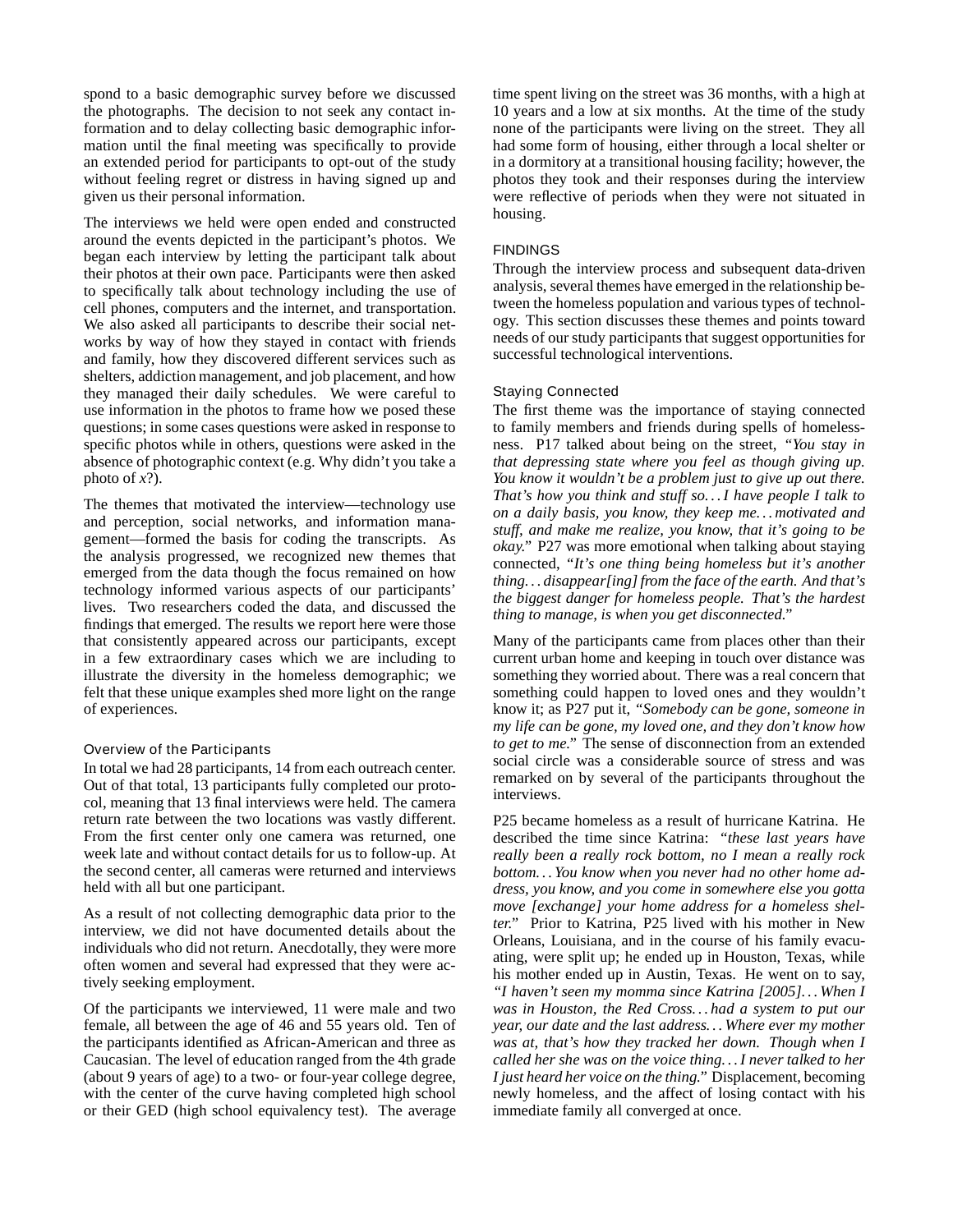# **Synchronous v. Asynchronous Connections**

The difficulty P25 had in trying to contact family in the aftermath of Katrina is only one aspect of the relationship our participants had with telephones. Although voice telephony is often conceived of as a synchronous communication technology, this was—in many cases—not a common mode of use for our participants. All of the participants had voicemail accounts through local organizations. These accounts were meant to provide a stable number of contact and aid in job searches and managing appointments or other personal business. The difficulty for a number of participants was in accessing their voicemail, leading to a decidedly asynchronous style of communication when using the telephone.

For access to phones and to check voicemail, participants used free phone services provided by local organizations. P28 noted, *"I have to go to Project Connect [to use the phone], and I don't go there that much. I go to [the hospital] but you gotta stand around and wait for the phone."* Many of the participants in this study preferred the free phones at the main metropolitan hospital. This service was very valuable to the participants in our study; however, the use of the telephone became part of a larger daily activity of traveling to the hospital, waiting in line and finally using the phone. Participants cannot rely on being able to use the phone as they may not go to the hospital or once there, they may not have the time or opportunity to use the phones. This constraint frustrated staying in contact with family members, and imposed uncertainty in time sensitive communications such as job hunting or responding to opportunities for aid.

# **Mobile Telephony**

The preferred way to maintain a stable connection to family and friends for many of the participants in the study was through a cell phone. P17 talked about the utility of having a cell phone, *"That [a cell phone] would have been real useful 'cause there's nothing like keeping in touch with your family."* For a number of participants, cell phones were the only stable connection they had to their pre-homeless lives eight of the thirteen participants (61.5%) currently had cell phones. P22 noted that a friend continued to pay her cell phone bill because, *"that's the only way [my son] had to get in touch with me."*

Long and troubled histories of drug and alcohol addiction had caused some of our participants to sell personal items. However, when we specifically asked them if they would have sold their cell phone (if they had been able to have access to one), they responded that no, they would not sell the phone for money. P19, who had taken a photo of the pawn shop where he had sold his possessions, specifically noted that he would *not* sell a cell phone, *"No I would have kept it. That's one thing, well, one thing of numerous things, that I would have [kept]."* This sentiment echoed similar feelings among our participants about the unique value of a mobile telephone.

However, cell phones were not without problems. The difficulties with cell phones for the participants in this study were the ongoing cost, the need for access to power to recharge the phones, and the inevitability of theft when living in and out of shelters. P16 responded that he had a cell phone but,

*"[the] cell phone started costing me more than they were worth."* Participants desired cell phones that were on pay-asyou-go, or prepaid, plans instead of fixed monthly contracts; P17 elaborates *"if I got 10 or 15 dollars or something, I put 10 dollar worth of minutes on it [prepaid] so I could use it."*

For P28, cell phones were useful and a tool that he would exploit as he had access to them. He talked about using phones he found until the batteries died; *"I had a cell phone until the battery died. . . actually I found one in the train after that. . . and I kept using it because the person never did call to see if they could try to find it. It was a Nokia. Eventually that died down and the service ended and I had to throw that away, that was a good phone."* Here P28 used the phone to call out but it did not function as a stable point of contact. This opportunistic use of any found or available resource was summed up by P17, *"I mean being on that street, you're taught to, you know everything is valuable to you on the street."*

#### **Identity Management**

Homeless persons interact with a number of different social groups and *identity management* was a key aspect of their lives [19]. For participants in our study, different forms of identity management came out through their use of technology and social institutions. Some forms of identity management were used when facing close family or friends while others were employed as defense against the social stigma of being homeless.

Identity management took both technology- and non-technology-focused forms. For example, on the non-technologic side, identity management appeared in how participants managed their physical appearance. P25 talked about mapping out where to go to take showers and do laundry, *"[just] cuz you're homeless, that don't mean you got to look homeless or smell homeless."* Likewise, P26 was very conscious about his appearance and the fact that he had to present himself well: *"I always find me someplace I can take a bath or take a shower or wash up. Because you know I like to keep clean, I'm always facing peoples, I didn't want to stand around in all dirty clothes."*

This desire to not appear homeless presented logistical challenges. Some shelters do not have storage or limit the amount of personal affects a resident may bring in. To address this, outreach centers will offer "clothes closets" where their clients can store personal affects. P17 talked about managing the logistics of storing clothes at one location while staying at another: *"If you stayin in the shelter see, what I'm sayin', you carry those clothes around, you come here [to the clothes closet] every day get a change of clothes you know, to take back with you to the shelter."*

Technology-centered forms of identity management also appeared prominently in our study. In addition to being desired for staying in touch with extended family, the cell phone was also a valuable identity management tool for the social value it provided [35]. P27 was especially sensitive about who of his extended friends he would tell about being homeless. For P27 it was an issue of pride that he was going through a difficult time but, *"they know if I got my cell phone I must*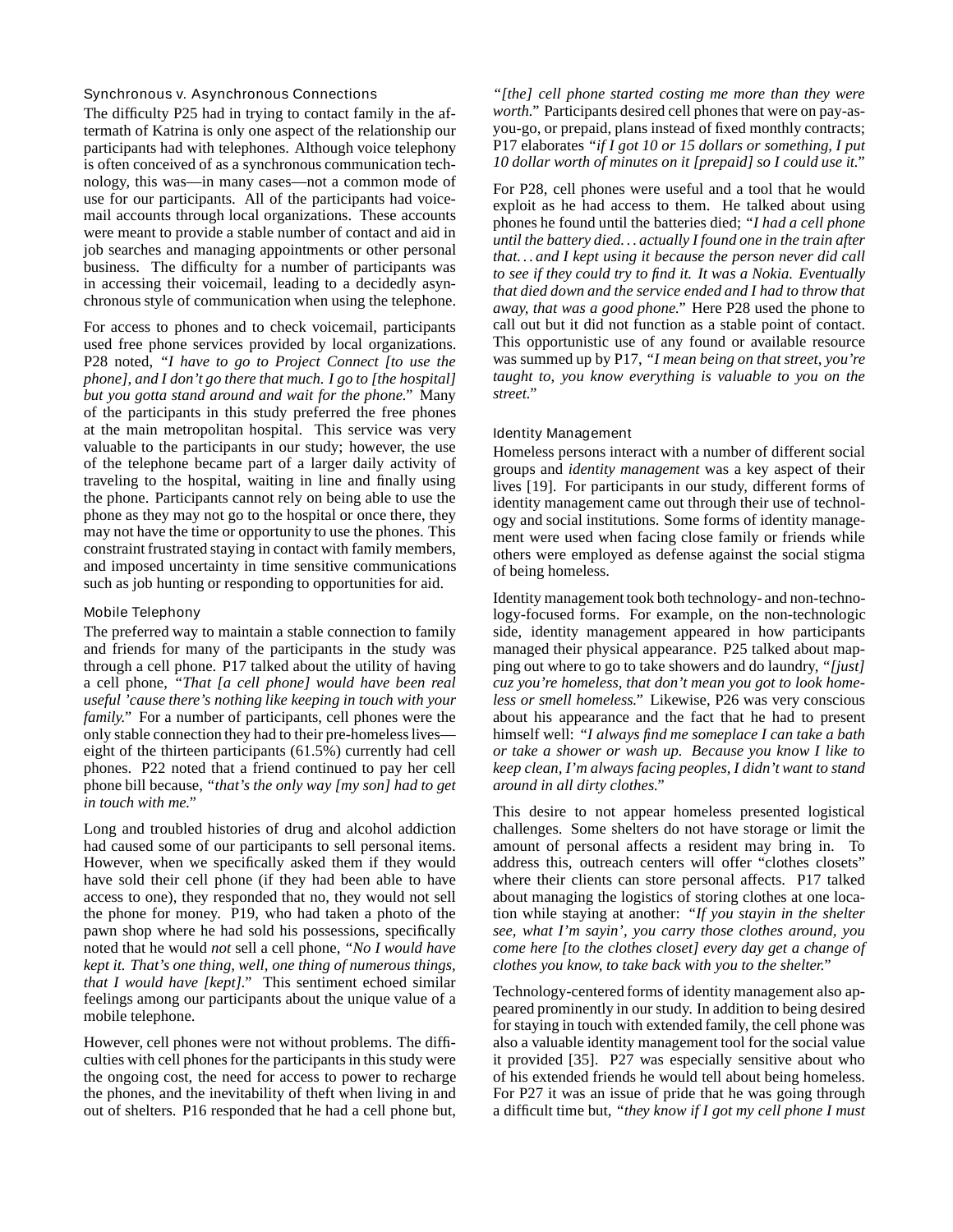*be doing alright."* So more than providing communication functions, the cell phone provides a connection to the larger world as a potent social symbol.

P28 used more tools in identity management. He regularly used the Internet at the public library and explained, *"I have a mySpace account. . . I get in contact with friends that have an account with them."* He was also careful about not telling his mother about the fact he was living on the street: *"I'd just go visit her, I wouldn't tell her where I was living at."* Such stable, technology-mediated forms of communication provided an important resource for our participants in managing their own presentation of self, and mitigating the social stigma of homelessness.

# **Access to Information, Social Networks**

The social network was the primary mechanism participants in this study used to navigate the world around them. As noted above, maintaining a social connection with a larger world is critical for individuals dealing with homelessness. These connections are immediately sought out on the street, as much for survival as to get plugged into support infrastructure. P17 was quick to point out that when living on the street, *"you try to get with people you know. You stay around people you know."* Likewise, P27 pointed out his willingness to help friends on the street, *"I will turn her [a hypothetical, newly homeless person] on to the good things that I learned. . . I will give this information to other people."* Safety in numbers was a recurring sentiment that illustrates the visceral need homeless people have for finding friends they can trust on the street.

Once they have been accepted into social programs, the focal point for information becomes the caseworker. All but a couple of our participants took a photo of their caseworker or main contact at hospitals or outreach centers. The central role of the caseworker in the lives of our participants is consistent with Hersberger's description of social networks in homeless populations as being built around the social institutions that provide support [25].

The reason the caseworker was the primary contact was not immediately clear, though a combination of factors is most likely the case. First, many social services require a letter of reference to be considered for enrollment. These letters are used to confirm medical conditions, regular participation in addiction treatment, and other eligibility requirements. Second, the capabilities of the participants were extremely varied. Two of the participants were illiterate, while others used computers regularly and effectively. Several of the participants, however, suffered from various mental dissabilities complicated by a lifetime of homelessness and drug addiction. For many of these individuals, the self direction and discipline needed to seek out services and navigate the system on their own is itself a challenge. They genuinely need the caseworker to explain the system, setup the appointments, and fill in the forms.

#### **The Digital Divide**

Participants varied widely in the use of information technology, effectively resulting in an internal "digital divide" within the homeless community. Three participants, P21, P22 and P28, were regular computer users at the public library. They all used computers to find services, e.g. P21: *"[I look up] services, like if I'm in a crunch say, and there's certain medication I can't get through [the hospital]. . . I go up on the Internet and look [it] up and see if the drug company has any kind of program for it."* P28 used online services like Monster.com to try to find work and pointed out that for a number of job placement services it is a de facto requirement to be on-line in some capacity: *"Some employers, like [a local employment agency focused on the homeless], ask for your email because they send you stuff."*

These three were the exception in this study. Most of the participants had very little, or no, experience with computers, and their reactions when asked about them ranged from bafflement to disinterest. On the other hand, cell phones can be complicated devices, but they offer a number of features that were immediately recognized as useful; P20 did not show much interest in computers but said, *"those cell phones, you'd be amazed. . . they can wake you up. . . [help keep] your doctor appointments. . . They can go off and let you know you got appointment tomorrow."* The difference in attitude toward cell phones and computers illustrates an important point of inflection in the adoption of technology within this community. So long as there was a perceived benefit, participants were excited about the prospect of using a new technology.

#### **Health and Medication**

All of the participants interviewed were on medication. Several took photos of hospital or pharmacy waiting rooms and they all made comments about remembering to take their pills and managing doctor and counseling appointments.

The challenges this presented varied for each participant. P17 talked about a picture of his room at a transitional housing facility, *"that's the back of the door where I keep all my appointments and stuff pasted up so I won't miss my appointments.*" He had a system so he would see his schedule every time he left his room. P23 had a more proactive reminder, *"I gotta nurse, my caseworker, she calls me to let me know [about upcoming appointments]."*

P25 had a particularly onerous challenge in dealing with his health issues. His formal education stopped in the 4th grade (about age 9) and he was illiterate. P25 was on a number of medications and was forced to be creative in managing how to took them: *"Well, you see by not knowing how to read I go uh, what I do, I know the pills...[and] I got a little sack, a little medicine sack. I have ten bottles of pills so I dump em all out on the bed and. . . everytime I take one out the bottle, I put the bottle in the sack so I can't go wrong."* For P25 to manage his health, he not only needed to devise strategies to work around his illiteracy when taking medications, but also in managing his appointments and providing reminders to himself about what he needed to do on a given day.

#### **Getting Around**

Moving around the city was an imperative for our participants. They often needed to attend addiction counseling to stay in good standing with their shelter's rules, and on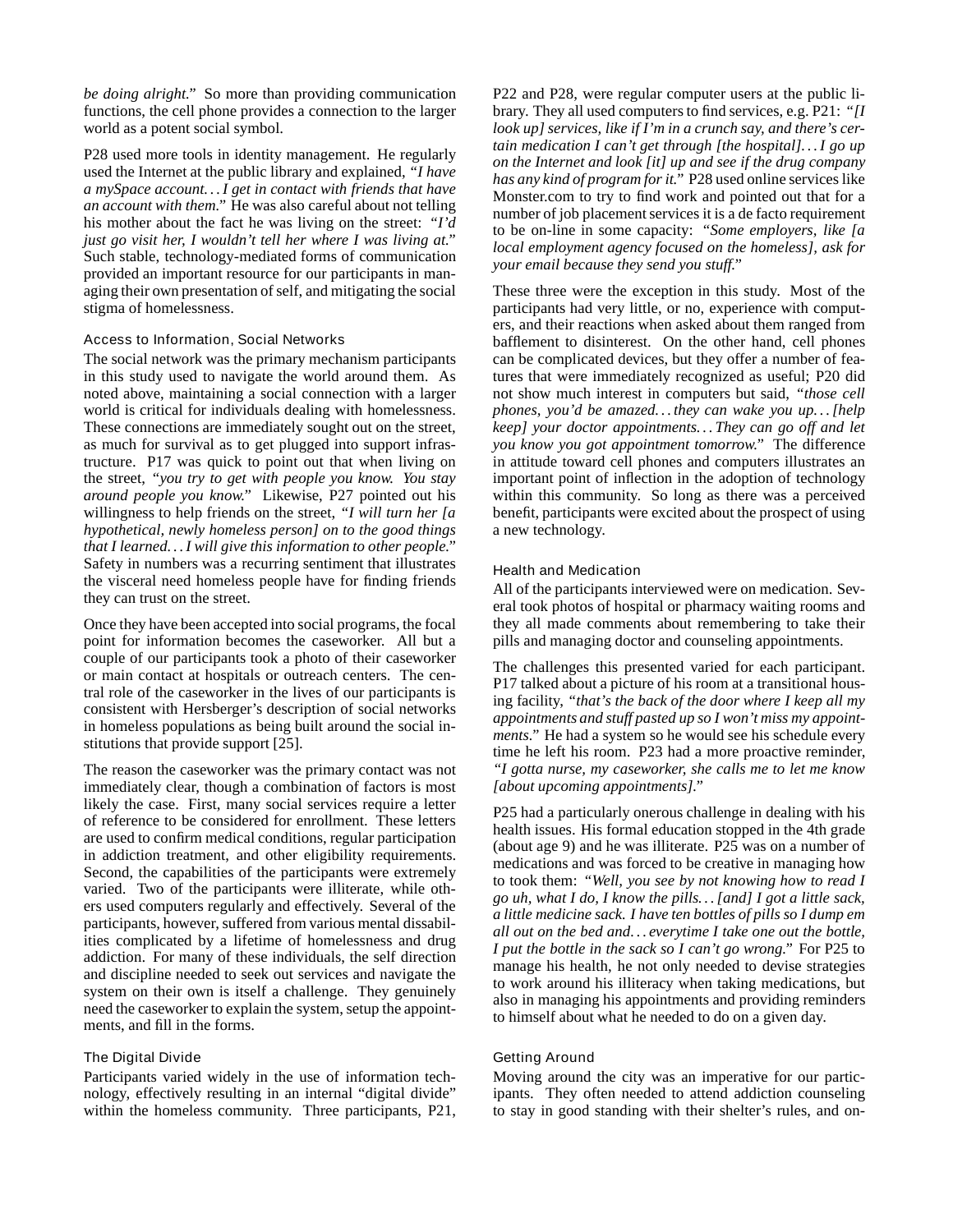going health problems meant regular visits to the hospital for routine exams and prescription refills.

P26 talked extensively about the difficulty in using the new electronic cards on the buses: *"you know I had conflicts with the bus driver about, well, they say there ain't no money on your card, and I know my card got money on it. And after he drive off another bus come up and it [the card] works. . . Sometime it won't be your card, it might be the machine. The machine is not working right and they look at us like your card not working or something and you know [if] we get angry, that ain't gonna help us at all, that gonna make the situation bad. . . I liked it the old way, the [transit] card was ok. You could ride a train or bus no problem, but this year people thinking all the same and get the hang of it because they might tap in [enter the bus or train] but forget to tap out [when leaving]. So you have to tap out too, see, I ride a train so when I tap out that give me a chance to ride the bus. It has transfer on this card."* Further usability issues noted by our participants centered around the ability to know the value on a card (since there is no way to know how many rides remain prior to attempting to use transportation), the sequence of steps to secure a transfer (as transfers to buses and trains are only valid if the card was "tapped out," yet it is possible, likely even, to exit the bus without tapping out).

P26's list of complaints echoes the numerous critiques of other technologies (such as those in [28]) that are wellknown in the HCI community. Yet it is not just the usability problems in the technology that affect homeless persons; the social stigma of being perceived as the homeless person without bus fare is a far more visceral consequence of a poorly designed technology.

#### **DISCUSSION**

We acknowledge that social and policy interventions will have the most impact for the homeless community. More abundant low-income housing, long-term programs to address education and job training, additional help in addiction management, and appropriate treatment for mental illness are all first-order problems that continue to demand creativity and leadership. We believe, however, that thoughtful technological interventions can be deployed as part of the larger effort to reduce homelessness and help the most atrisk members of our society. The challenge for HCI is in considering not just how well a technology will work with respect to usability, but how that technology will be accepted and used by a community. There is no simple answer, but the analysis we have done shows that challenging some of the implicit assumptions held in the HCI community is necessary when considering technology for the homeless.

#### **Designing for Inclusion**

While the themes that emerged from our interviews such as *Staying Connected*, *Synchronous v. Asynchronous Connections*, and *Mobile Telephony* suggest opportunities for technological interventions, we feel it is more important to step back from specific solutions and reflect on the larger implications designing for marginalized communities has for HCI. In thinking about homelessness and technology, it is not enough to consider forms of technology that might be placed directly in the hands of the homeless, we must also consider more broadly how technology in the hands of everyone else impacts the lives of the homeless. These considerations must include a reevaluation of how public spaces become reconfigured through ubiquitous Internet connections and context aware computing; if we, as system designers, do not consciously consider the social impact these new technologies have on non-users as well as users, we will inadvertently set the stage to create an even larger rift between ourselves (as members of the digerati) and the poor, homeless, and otherwise marginalized members of society with whom we share our urban environments.

# **Urban Computing**

One of the first areas to begin re-calibrating some of HCI's assumptions is in the nascent genre of Urban Computing. Based largely on Augé's notion of "non-space"—a space delimited by uniform access to information, mediated by interconnected technologies rather than physical realities [2] work in Urban Computing has begun to frame explorations of how exploiting wireless technology and the ubiquity of access reconfigure social relationships in public spaces. The defining features of these explorations is to engage the classic divisions of public and private space, to understand how people inhabit public spaces, and to consider how technology can create new opportunities for interaction and reflection within those spaces (e.g. [29, 30]).

At the core of these explorations is the question of how the social landscape changes when our preferred mode of communication is via a technological medium. This change is undoubtedly underway—a glance around the urban environment finds it full of technology mediated communication; however, some efforts in urban computing have not engaged the breadth of social diversity despite encouraging reflection on what it means to belong to the urban social space [30]. It is in this way that HCI is presented with opportunities for inclusion as the homeless share the same parks, train stations, and public squares but are currently excluded from the technology mediated social landscape for the simple reason that the gateways that afford access—mobile phones, PDA's, laptops—are private. Moreover, as we illustrated in our findings, the need to stay connected to the rest of society is a major concern for the homeless, yet as those connections become increasingly mediated by technology, the risk of losing touch becomes greater.

Rather than simply challenging personal notions of public and private space, we could build technology that also challenges social notions of what it means to be connected or disconnected to each other. Bassoli et al. reflected on social computing in this way, enabling a more comprehensive response to what it means to design for the urban environment in a way that included mainstream society as well as marginalized groups like the homeless [4]. Through designing interactions that encourage reflection on the different ways we interact in the physical environment, we can adopt the notion of "non-space" as a basis for creating social awareness of the periphery rather than unintentionally pushing that periphery further out; by recasting some of the technology touch-points of the urban environment as public fixtures, we can create a shared lens through which all par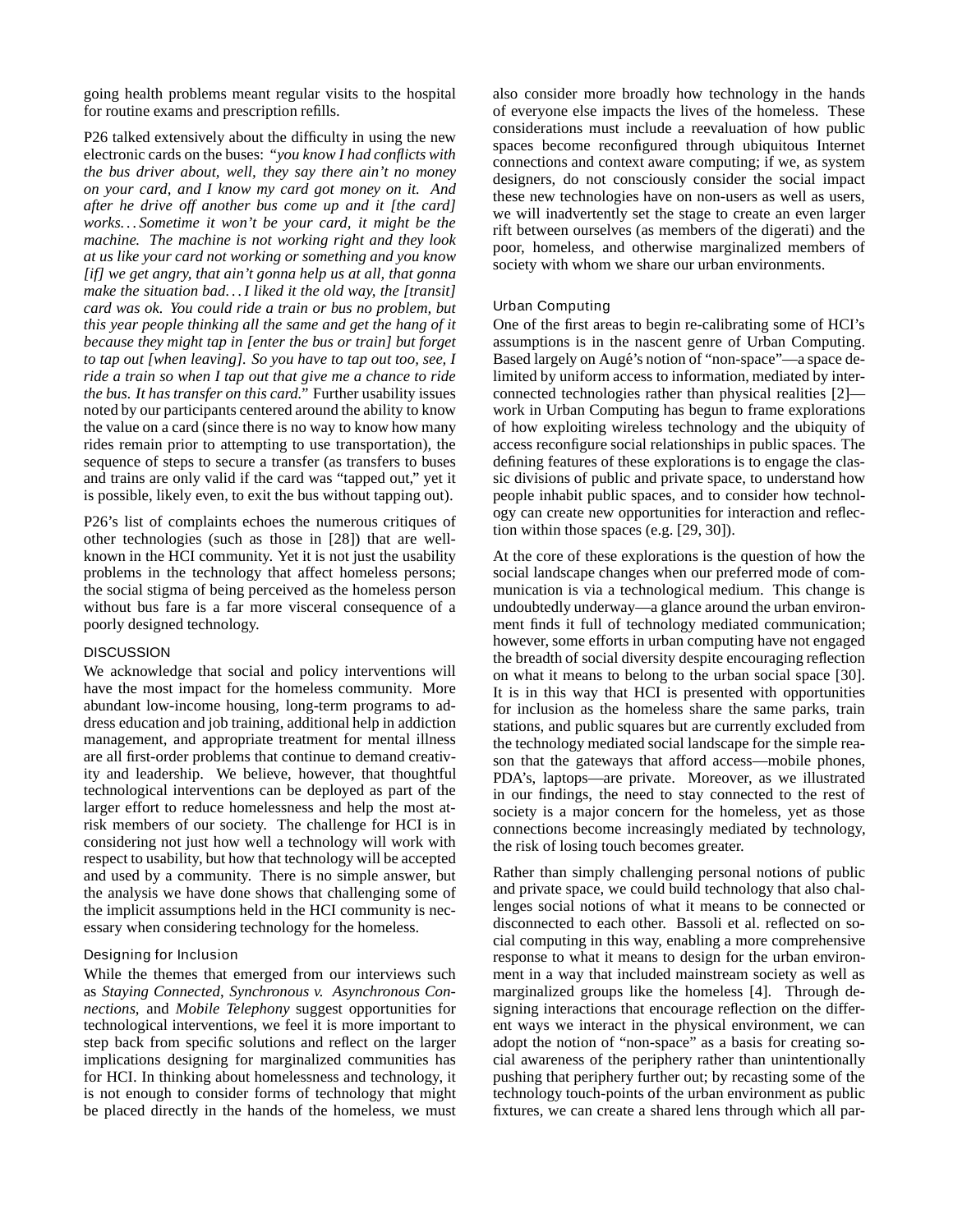ticipants in that environment can view and respond to each other.

# **Social Networks**

We have illustrated the importance, and brittle nature, of social networks for the homeless persons in our study; the type of social networks a homeless person maintains has an impact on whether they get off the street [10] and is consistent with Granovetter's notion of the strength of weak ties [20]. In trying to strengthen and diversify those weak ties, we are presented with an opportunity to augment the co-located social networks of the homeless population with technology, furthering an agenda of designing for inclusion.

Foth's study of Australian inner-city social networks describes a slightly different community that has similar needs to the urban homeless [14]. Foth contrasted the shared "common purpose, goal, interest, or support need" present in on-line communities to the absence of those traits within co-located communities. He pointed out that co-located communities are built around the serendipity of unplanned interactions and not around community members seeking each other out based on shared values.

While Foth makes a strong distinction between communities built around shared goals versus those built around colocation, the homeless community is not adequately served by trying to strictly adhere to that division. The homeless have shared goals such as finding shelter, food, and employment as well as shared needs like addiction management and healthcare. At the same time, the serendipity of word-ofmouth communication that arises out of co-location plays a critical role in spreading information about services within the community. Furthermore, the nature of social interactions in the homeless community is marked by an intense preference for the personal. The expressed desire of the homeless in interacting with social workers is to know they have that person's full attention; phone conversations are not preferred as they do not provide an affordance for measuring attention [25]. A shared sense of urgency and being treated with dignity are important ways a homeless person identifies a "friend" [26].

Mediating these interactions with technology may not be the best way to preserve dignity and the sense of shared urgency. Technology solutions for the homeless need to bear in mind the critical factor personal relationships play in their lives. A successful intervention would preserve, or enhance, the personal contact time with caseworkers and supportive groups as well as enable homeless persons to share experiences and establish new connections. In this way, the potential for augmenting social networks with technology lies in enriching and multiplying the number of connections the homeless person has to social institutions as well as other members of the community who are attempting to get off the streets.

# **Affordances for Planning**

A third avenue for addressing inclusive design presents itself in how we structure technology around commercial transactions. For participants in our study, managing the costs of communication and travel is a priority. As an example, just as teenagers prefer SMS messaging because of its predicable cost [21], participants in our study made communication decisions based on their ability to predict cost.

Pre-paid cellular services allow the homeless to do some planning and cost control. However, the economic model of pre-paid cellular service in the U.S. is problematic for this population. Purchased minutes expire after as little as 30 days and phone numbers that become inactive can be reclaimed by the service providers after 90 days. When the terms of prepaid cell phones are combined with irregular incomes it puts the homeless at risk of losing their phone number and thus the stable contact point with their larger social network.

In a similar vein, the apocryphal story we used as a catalyst for thinking about technology was not entirely without merit. The local transportation system had recently made a switch from using tokens for ride fare to an electronic-card based system. The cards come in two varieties, a permanent plastic card that costs five dollars, or disposable paper cards that cost fifty cents. The additional cost of the cards is only one factor in the practical consequences. With tokens, it is easy to keep track of how many rides remain. With the electronic cards, in order to know the remaining balance on the card, it must be placed near a reader. This means a user does not know how much credit is left until trying to board public transportation.

The cumulative effect of these two systems is an inability to plan ahead with budgeting for communication and public transportation. In the case of cell phone service it affects a homeless person's ability to stay connected to a vital social network and in the case of public transportation it complicates travel planning and creates situations of public embarrassment when attempting to board public transport with a card that has been used up.

# **Challenges in Reaching the Homeless Community**

We need to continue to work with the homeless community to develop a more nuanced understanding of their needs. However, the unfamiliarity of this community within HCI serves to exaggerate some of the difficulty. The challenges we experienced in conducting our study are consistent with the known difficulties of working with the homeless [34], but we hope to better inform HCI research with the homeless community by discussing our experiences from this study.

A challenge that we were faced with was in enabling consistent contact with members of the homeless community. We were initially surprised at the vastly different camera return rates between the two outreach centers we worked with. We had expected a partial return rate from both centers, not the all-or-nothing response we received. Contributing to our surprise was that the all-or-nothing difference occurred despite an incentive of \$20 to complete our protocol. Had we increased the incentive, we may well have garnered a higher return rate, but such a strategy poses a tension with the requirement that studies involving at-risk individuals not be coercive (is a study whose compensation is enough to distract a homeless participant from job hunting effectively coercive, and ultimately counter productive?). On the one hand the low return rate at the one center reassures us that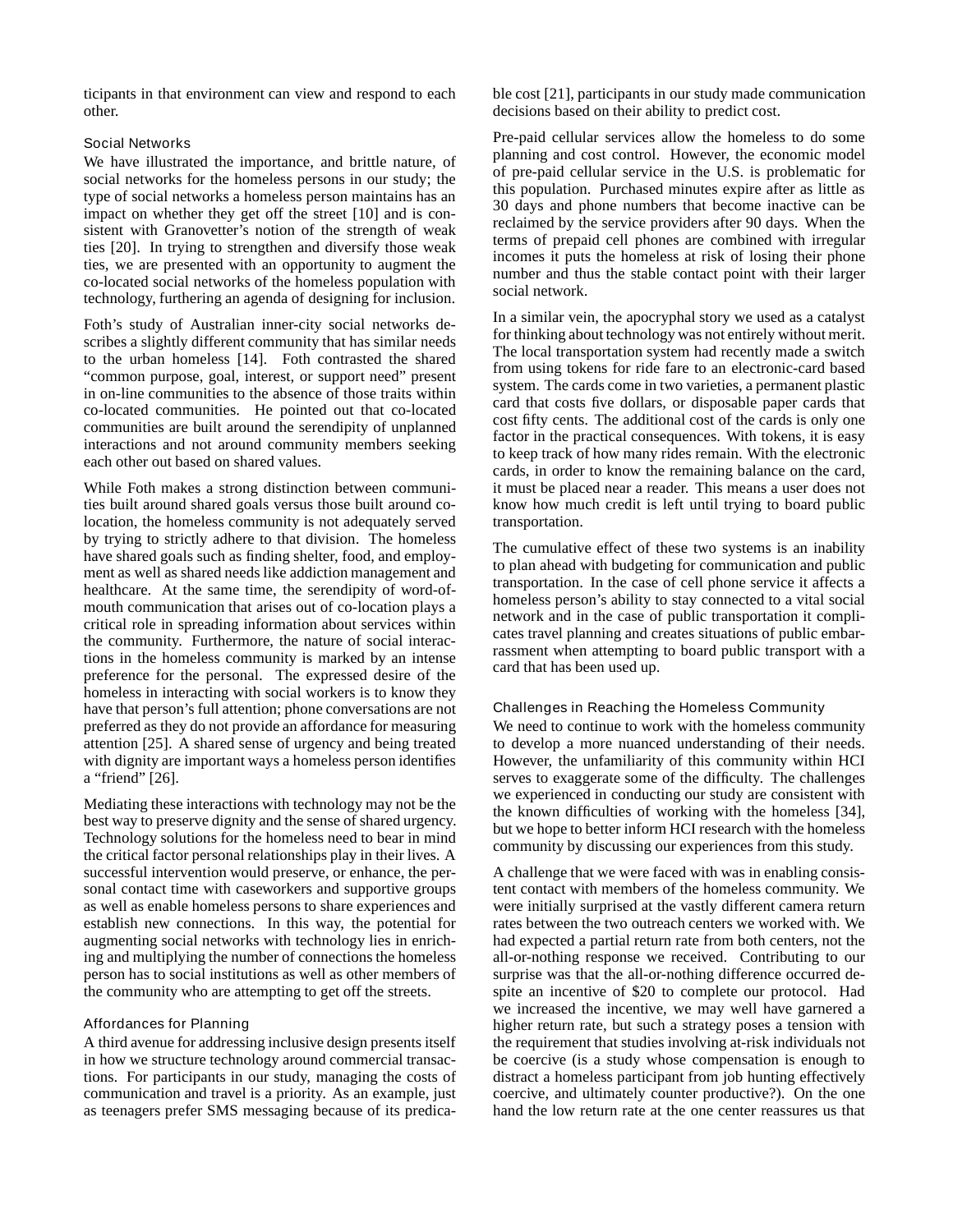the remuneration was not coercive, but on the other, it underscores the challenges of working with a community whose daily struggles make planning ahead difficult, if not impossible.

By looking at environmental factors that contributed to the difference in camera return rates, we concluded that the operational differences at the two centers played a critical role. The infrequent contact of once every 90 days that participants had with the first center meant that their presence at the center was not habitual and it may have been easier to forget or lose interest in returning to complete the study. Conversely, the daily contact participants had with the second outreach center meant that they did not need to break routine in order to continue participation in the study.

Care should also be taken when considering the logistics of any study. The logistics of our study placed a fair amount of responsibility on the participants and in looking back, we could have made better use of contact information and personally followed up to collect cameras and conduct interviews. In essence, researchers may need to assume more of the logistical responsibilities themselves instead of leaving it to participants who rightly have other priorities.

Research efforts need to be built around the fluidity of life on the street, and in this regard, research and co-design involving the homeless population are in many ways similar to working in developing regions [32]. For individuals who live day to day, two weeks can see a number of dramatic changes in location, mind set, and health. The Radley et al. study of the London homeless population addressed these challenges by limiting camera time to three days and in so doing, capitalized on the initial excitement and momentum generated as participants took up the cameras [31].

Mental illness and drug addiction pose another set of challenges when working with this community. Many of the participants in our study had spent a large portion of their adult lives in and out of homelessness following the wax and wane of gainful employment, health, and addiction. As such, several suffered memory and other mental disabilities. Depression and anxiety were common, as were minor abuses of prescription medication, like taking sedatives first thing in the morning. Using photographs to drive the interview was invaluable as a tool to jog memory, establish context, and shape the interview around personal and relevant details in their lives.

Finally, as a researcher, it is difficult to spend any amount of time with members of the homeless community and not be affected by their stories, their struggles, their sense of humor, and their humanity. The need to remain dispassionate, to establish and maintain firm boundaries, must be reaffirmed regularly [13]. The challenge here is to keep a broader perspective in the face of individual needs.

# **CONCLUSION**

Our work is the first that we are aware of to take a systematic look at whether technologies—including new ones that we create—might empower homeless persons in their lives. Through the interviews we held, and our subsequent analysis, we show a number of themes in how our participants perceive technology as well as the activities and constraints that inform how technology fits into their world. While we are not able to specifically comment on the needs of homeless families or on the unique requirements of homeless singleparents, the themes presented here penetrate a number of facets of being homeless and provide a broad base for reflecting on the complex range of needs present in that particular user community. Our findings lead us to believe that there are opportunities for productive technological interventions in the lives of homeless people. For example, the recognized utility of a cell phone provides a versatile platform for exploring different forms of technological intervention and the social impact of improving connections—both literal through being able to call friends and family for support, and symbolic as a talisman of belonging to society.

We have also begun to challenge some of the assumptions HCI makes about the relationship between people in technology. The social dynamics that are playfully exposed through urban computing ideas could be more thoughtfully considered in their relation to the less-priviledged participants of the urban environment. Appropriate technologies need to consider more than the usability or psychological appropriateness of an interaction. We need to put careful thought into the social impact technologies have for nonusers as well as users. In using technology to redefine boundaries, we have an opportunity to do so inclusively, bringing the periphery into sharper focuses, inviting in the disenfranchised and the under-served.

# **ACKNOWLEDGMENTS**

We would like to thank Sarita Yardi for seeding the idea to investigate the homeless population and for providing invaluable support and encouragement throughout this work. We would also like to thank Beki Grinter and Paul Dourish for their insightful comments on an earlier draft of this paper.

#### **REFERENCES**

- 1. S. Alexander, P. Edwards, and K. Fisher. Homelessness in Eastern King County: Information Flow, Human Service Needs, and Pivotal Interventions.
- 2. M. Augé. *Non-Places: Introduction to an Anthropology of Supermodernity*. Verso Books, 1995.
- 3. L. J. Axelson and P. W. Dail. The Changing Character of Homelessness in the United States. *Family Relations*, 37(4):463–469, Oct. 1988.
- 4. A. Bassoli, J. Brewer, and K. Martin. In-between Theory and Practice: Dialogues in Design Research. In *CHI '07: CHI '07 extended abstracts on Human factors in computing systems*, pages 1691–1696, New York, NY, USA, 2007. ACM Press.
- 5. S. Carter and J. Mankoff. When participants do the capturing: the role of media in diary studies. In *CHI '05: Proceedings of the SIGCHI conference on Human factors in computing systems*, pages 899–908, New York, NY, USA, 2005. ACM Press.
- 6. E. A. Chatman. The Impoverished Life-World of Outsiders. *Journal of the American Society for Information Science*, 47(3):193–206, March 1996.
- 7. M. Chetty and R. Grinter. HCI4D: hci challenges in the global south. In *CHI '07: CHI '07 extended abstracts*